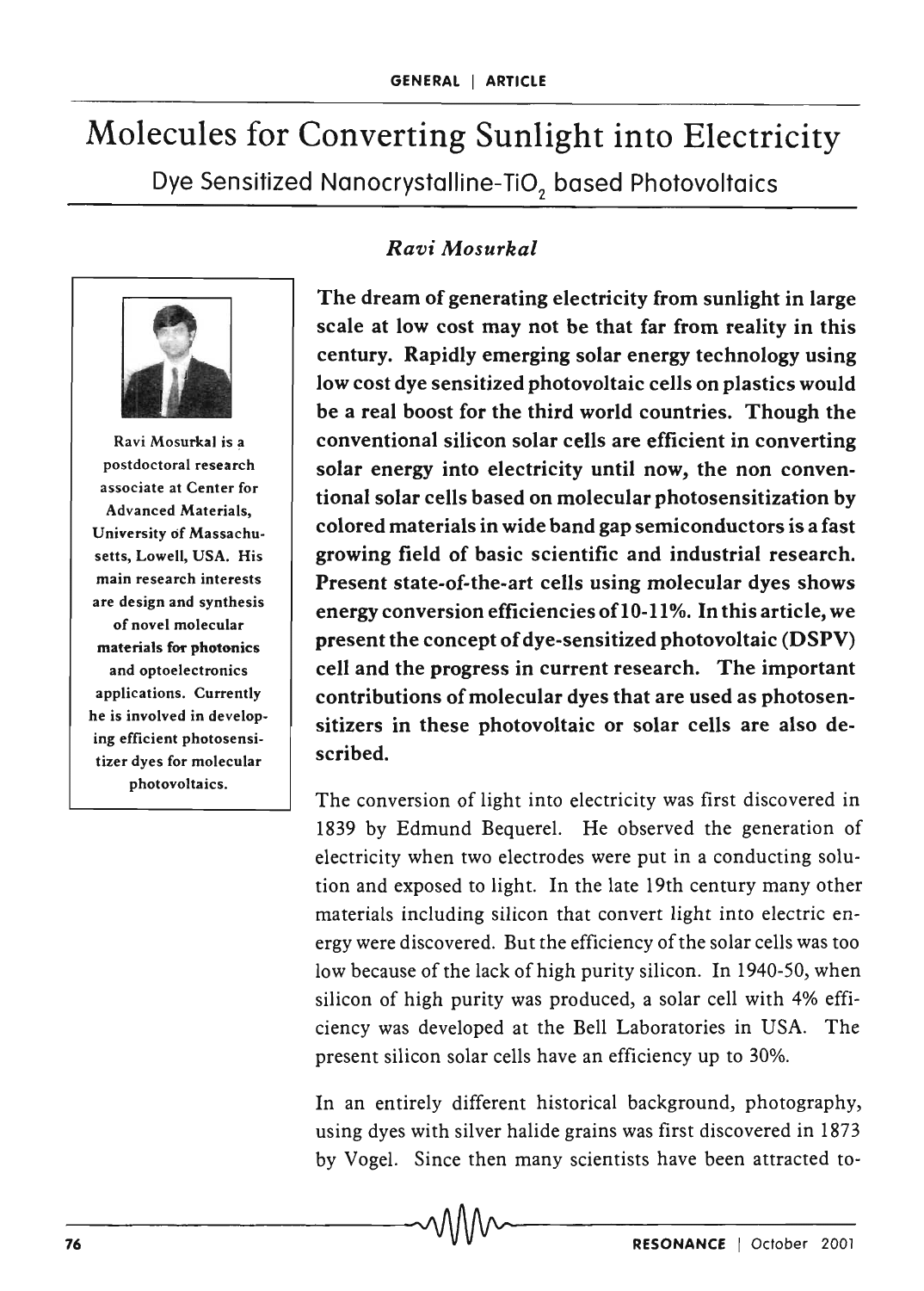wards photoelectric molecules. The first observation of injecting electrons by a dye molecule into the conduction band of the semiconductor substrate was reported in 1960's. From then on the concept of dye sensitization developed gradually. Highly efficient sensitization of titanium dioxide  $(TiO<sub>2</sub>)$  by a ruthenium dye was first published in 1985, which led to the development of a new concept of generating electricity from sunlight. This approach of generating electricity from sunlight has many advantages over silicon solar cell technology. The DSPV cells are much cheaper to manufacture compared to crystalline silicon solar cells. They can be made in transparent modules· to integrate into windows and sunroofs. They maintain their performance even in shaded conditions and higher temperatures unlike silicon solar cells. Though various other wide band gap semiconductors such as  $SnO_2$ , ZnO,  $Nb_2O_5$ , WO<sub>3</sub>, SrTiO<sub>3</sub>, etc. were studied, TiO, is chosen as an optimum semiconductor for DSPV cells because  $TiO<sub>2</sub>$  has many advantages including its long term thermal and photo- stability. It is cheap, abundant, non-toxic, biocompatible and widely used in healthcare products (e.g. toothpaste) and paints. In 1988, Michael Gratzel and others discovered that  $TiO<sub>2</sub>$  is the best suited semiconductor for chemisorbing the dyes for efficient light harvesting and energy conversion.

A schematic diagram of a typical DSPV cell is shown in *Figure* 1. From left to right, the cell components are described as follows. (i) transparent and conducting  $SnO$ , substrate (ii) titanium dioxide film, photosensitizer dye (adsorbed as shown in *Figure*  2) (iii) redox electrolyte (iodine and potassium iodide mixture in acetonitrile solution) for regenerating the oxidized dye and (iv) conducting SnO<sub>2</sub> counter electrode. All of the components in the device are very important for fabricating an efficient DSPV cell. However, the design and synthesis of ideal dyes for efficient photosensitization has always been the thrust of the research in this area.

The nanocrystalline  $TiO$ , film is generally prepared as follows. Commercially available colloidal  $TiO<sub>2</sub>$  powder with particle size Michael Gratzel and others discovered TiO<sub>2</sub> as the best semiconductor for chemisorbing the dyes for efficient light harvesting and energy conversion.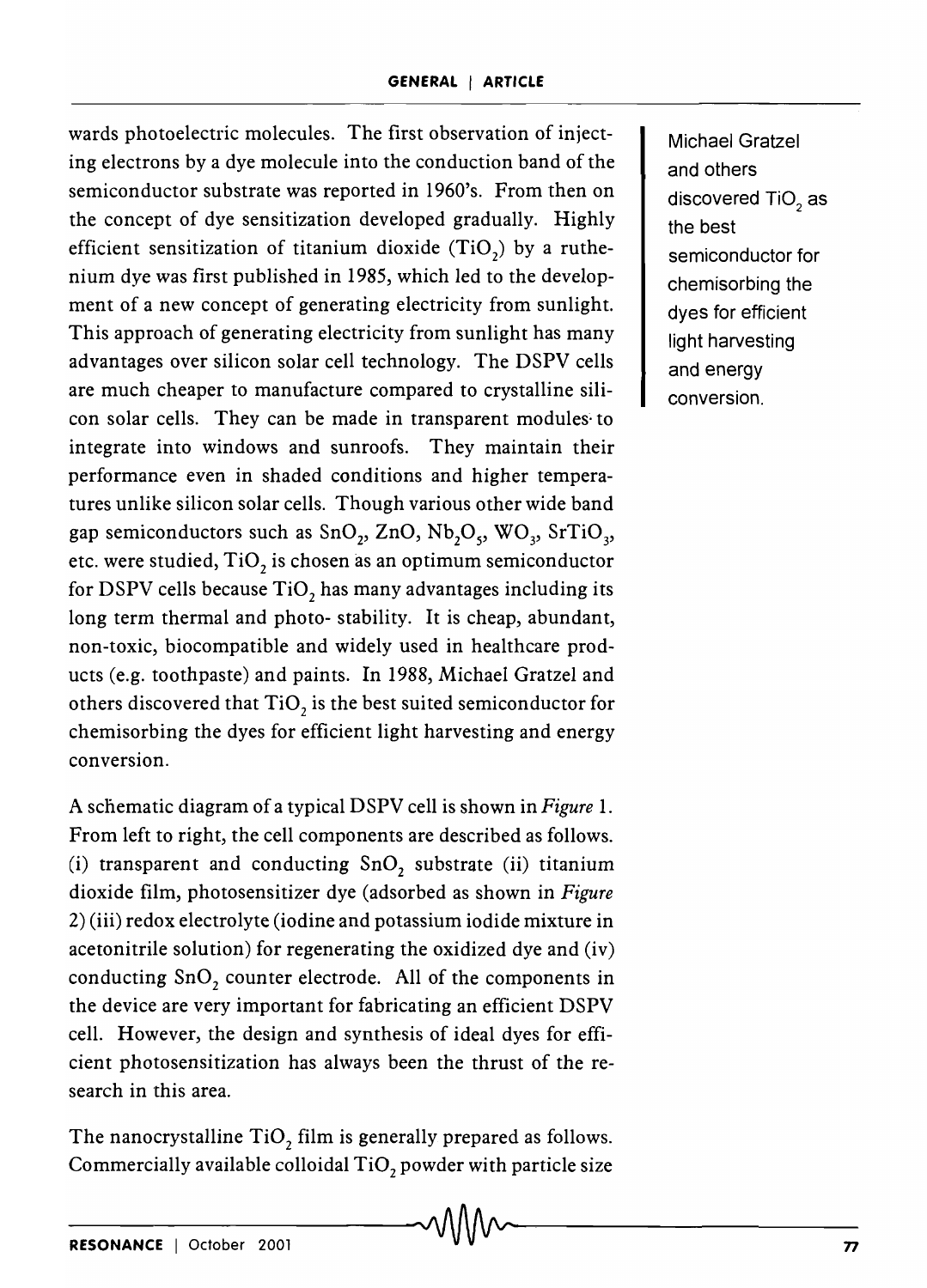#### **GENERAL I ARTICLE**



Figure 1. A schematic diagram of dye-sensitized photovoltaic cell.

25-30 nm is made into thin paste in nitric or acetic acid (pH 3- 4) by grinding thoroughly. This paste is spread on a conductive SnO<sub>2</sub> substrate and sintered at 450 $^{\circ}$ C for 30 minutes to achieve maximum porosity and surface area in the film. The particle-toparticle contact established in the film after sintering forms the pathway for the conduction of electron that is injected by the dye. After cooling, the  $TiO<sub>2</sub>$  plate is soaked in the dye solution in ethanol  $(-10^{-5}M)$  for 3-4 hours or until the substrate is stained with the dye. As shown in *Figure* 2, a monolayer of the dye is formed on the surface of the  $TiO$ , and the plate becomes colored. The counter electrode can be another SnO<sub>2</sub> plate with a carbon/graphite coating on the conductive side. The carbon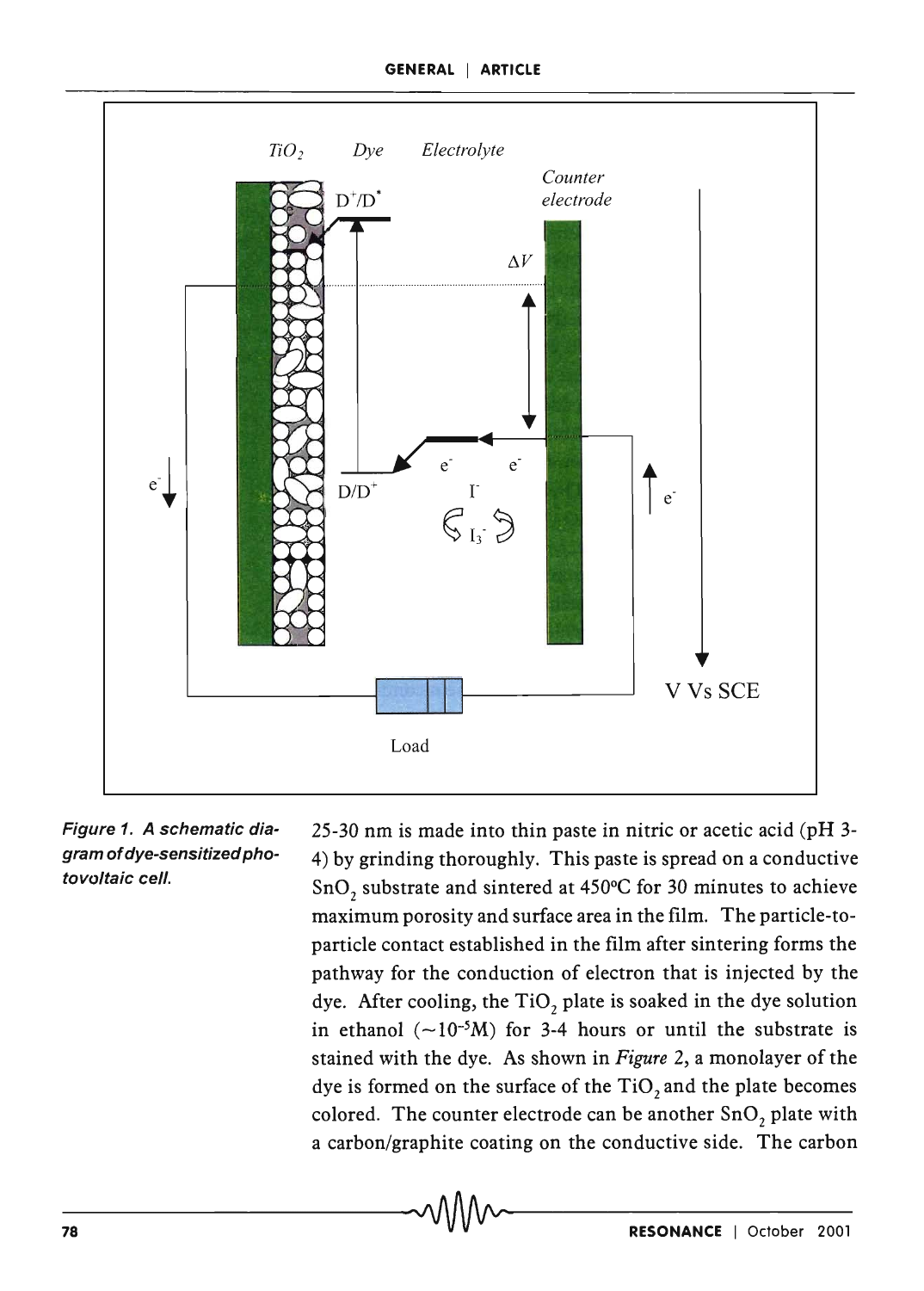

Figure 2. Chelation of the dye onto TiO, through carboxylic acid groups.

coating serves as a catalyst in the electrolyte regeneration reaction. Platinum coated  $SnO<sub>2</sub>$  substrate is also used as a counter electrode.

The dye stained  $\rm TiO_2$  plate is washed with ethanol and dried and  $\rm TiO_2$  side is faced up. The counter electrode is placed on top of it, facing the conductive side with the TiO, film. The plates are held together with binder clips with offset of 4 mm strip of uncoated  $TiO<sub>2</sub>$ . The contacts are made with crocodile clips at the uncoated portion of the glass plates. Then one or two drops of electrolyte solution are introduced from the edges of the plates in between the two electrodes. This sandwich type solar cell *(Figure* 3) is exposed to the natural sunlight or simulated AM1.5 (Air Mass 1.5) solar light in lab using xenon or tungsten halogen lamp (100 mWcm<sup>-2</sup>) through the TiO<sub>2</sub> coated plate. AM1.5 light is the average solar light that reaches the earth's atmosphere at an angle of  $48^{\circ}$  (1/cos  $48 = 1.5$ ).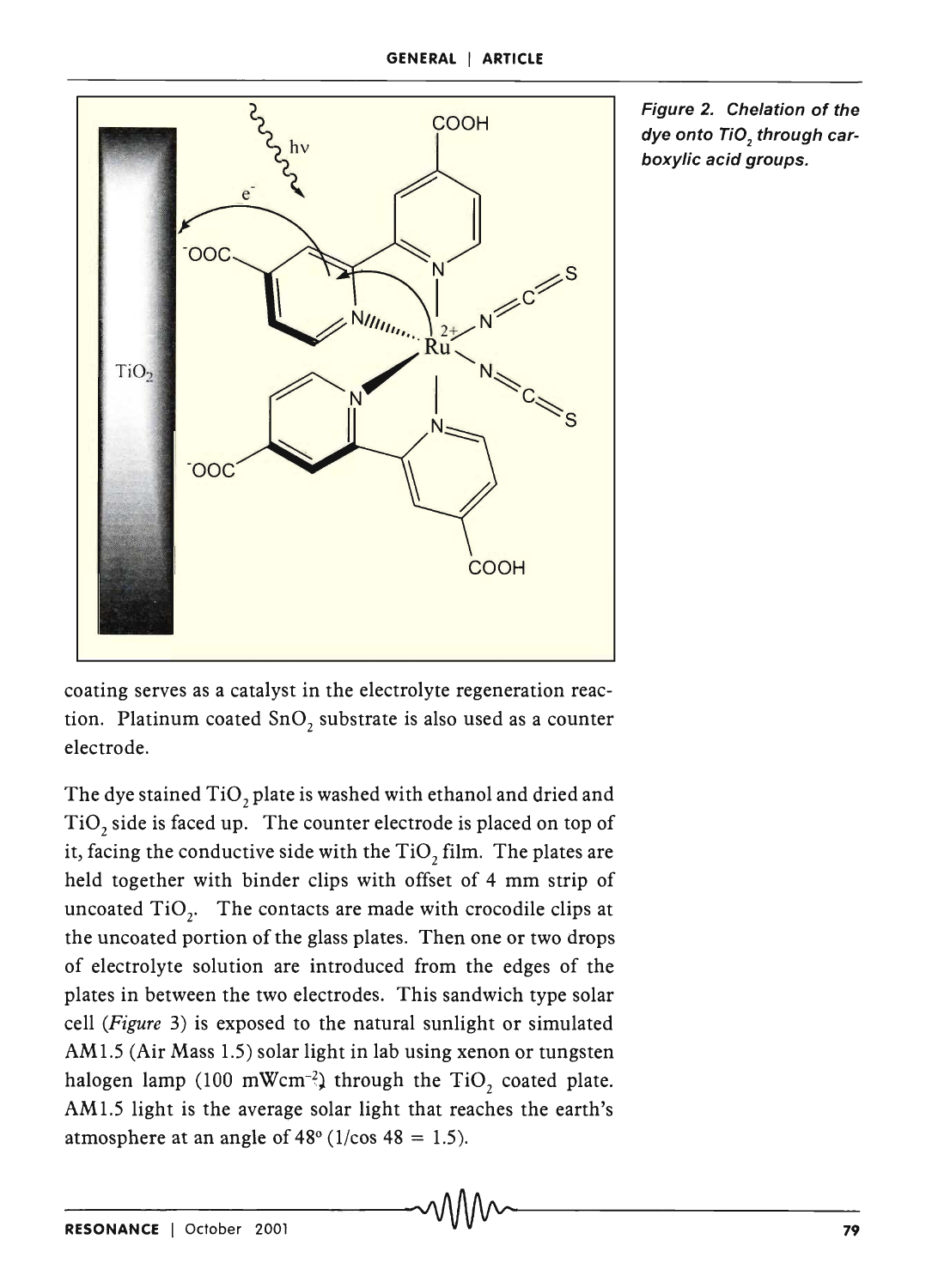

### Figure 3. Sandwich type DSPV cell.

The negative electrode is  $TiO<sub>2</sub>$  coated  $SnO<sub>2</sub>$  and the positive electrode is  $\text{SnO}_2$ . The resulting current and voltages are measured using a multimeter. A typical J-*V* curve measured for a ruthenium dye is shown in *Figure 4.* 

The efficiency of an electrical power generating electrochemical solar cell is directly related to the fill factor that is calculated from the  $I-V$  power characteristics. The experimental  $I-V$  curve



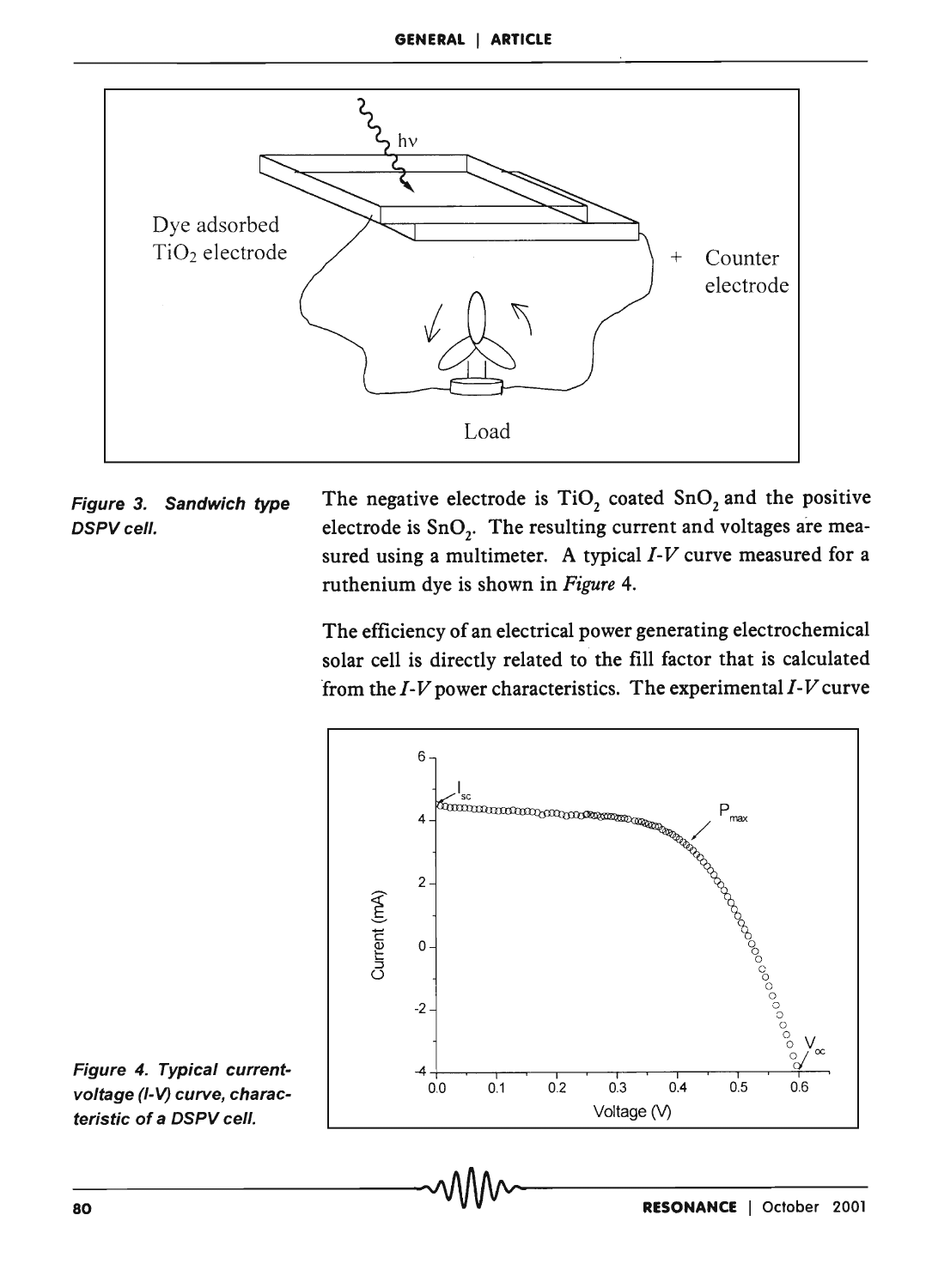is obtained by measuring the current flowing across a standard resistor. The ratio of the areas under the experimental curve to the ideal curve gives the fill factor. Alternatively, a point in the experimental curve can be chosen to give the  $V_{\text{max}}$  and  $I_{\text{max}}$  and the fill factor is given by, Fill factor  $(ff) = (V_{\text{max}} \times I_{\text{max}})/V_{\text{oc}} \times I_{\text{sc}}$ where  $V_{\text{max}}$  and  $I_{\text{max}}$  are the maximum photovoltage and photocurrent density generated.  $V_{oc}$  is the photovoltage developed under open circuit conditions and  $I_{\rm sc}$  is the short circuit current density.

As shown in the diagram *(Figure* 2) when the light is illuminated on the device, the dye attached to  $TiO<sub>2</sub>$  is photo-excited and injects an electron into the conduction band of  $TiO<sub>2</sub>$ . Due to the nanocrystalline, high porous and sponge-like nature of  $TiO<sub>2</sub>$ , it is possible for the light to penetrate through the hundreds of monolayers of adsorbed dye molecules. The electron transfer takes place via metal-to-ligand charge transfer (MLCT) transition. Chelating groups such as carboxylic acids are grafted onto TiO<sub>2</sub> with strong electronic coupling between 3d orbitals of  $TiO$ , and  $II^*$  orbitals of bipyridine ligand acts as bridging units for efficient electron transfer. The dye behaves exactly as chlorophyll does in natural photosynthesis in plants. In plants, the sunlight is absorbed by chlorophyll and this energy is used to split water into hydrogen ions and oxygen. Ultimately, the electron is accepted by carbon dioxide and carbohydrates are synthesized. In the case of DSPV cells, the dye absorbs the light and utilizes this light energy to induce electron transfer. Photoinjected electrons percolate rapidly through the TiO<sub>2</sub> film and are quantitatively collected by the conducting  $SnO$ , glass support. TiO<sub>2</sub> serves the same role as carbon dioxide in photosynthesis. In another analogy,  $TiO<sub>2</sub>$  acts as silver halide grain in color photography except that here the electrons from the dye produce electricity rather than forming an image. The dye is reduced back to its original state by the electrolyte. This regeneration of the dye by the electrolyte intercepts the recapture of the conduction band electron by the oxidized dye. The iodide is regenerated by reduction of triiodide at the counter

This regeneration of the dye by the electrolyte intercepts the recapture of the conduction band electron by the oxidized dye.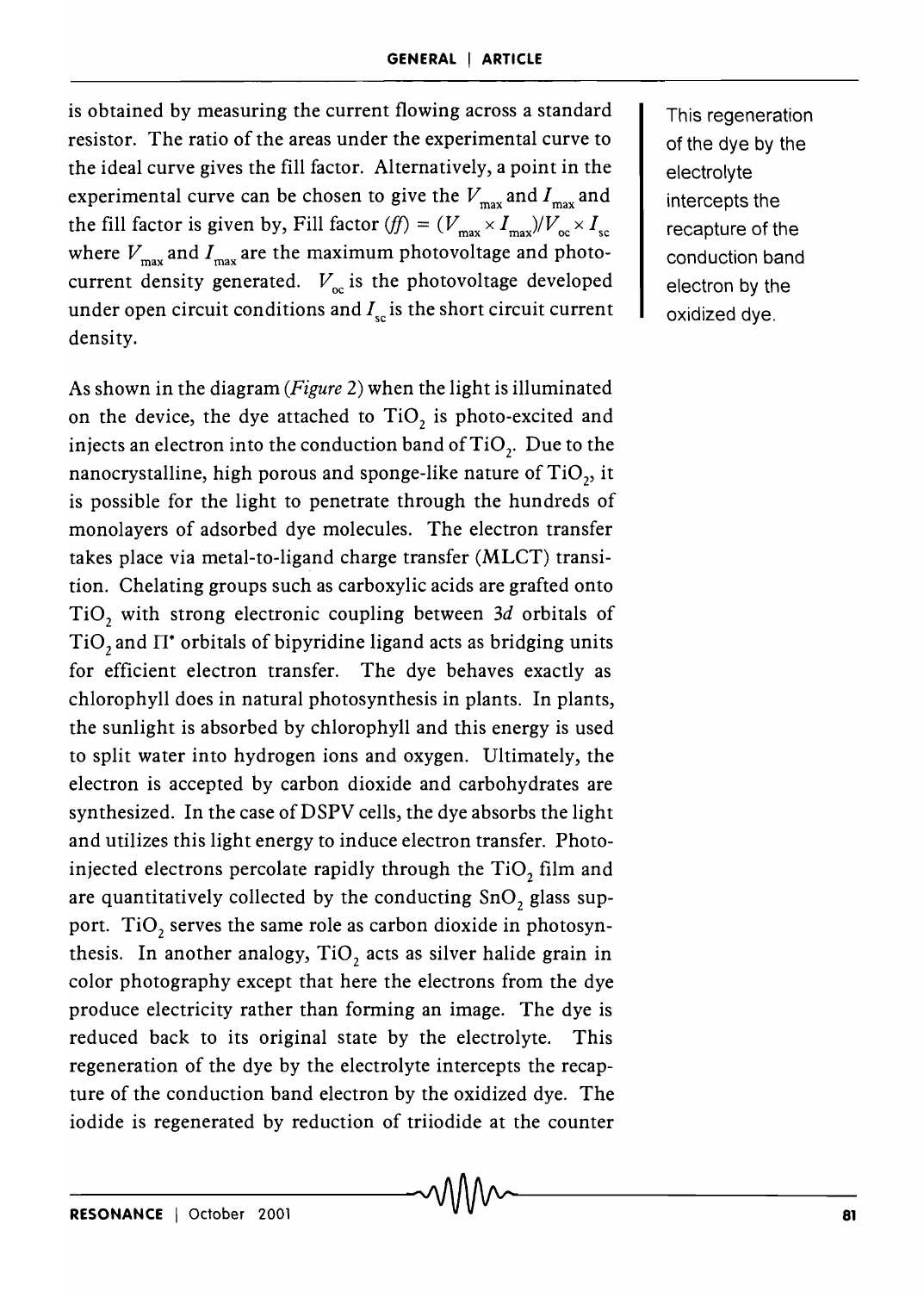electrode *(Figure* 1) and the circuit is completed through the external load. Thus the solar cell is regenerative.

The whole process of heterogeneous electron transfer and regeneration of the DSPV cell takes places as follows.

$$
\begin{array}{ccc}\n\text{Ru(II)} \xrightarrow{h\nu} & \text{Ru(II)}^* & \text{(photoexcitation of Ru} \\
& \text{complex in the cell)} \\
\text{TiO}_2 + \text{Ru(II)}^* & \xrightarrow{k_{\text{inj}}} \text{TiO}_2(e) + \text{Ru(III)} & \text{(electron injection)} \\
\text{3I}^- & \xrightarrow{2\text{Ru(III)}} \text{I}_3^- + 2\text{Ru(II)} & \text{(regeneration of Ru(II)} \\
\text{I}_3 + 2\ e^- & \xrightarrow{3I^-} & \text{(regeneration of iodide ions at} \\
\text{counter electrode from triiodide)}\n\end{array}
$$

The performance of a DSPV cell mainly depends on two processes. (i) the electron injection from photo-excited dye to the conduction band in ultra fast time (typically it occurs within  $\sim$ 10<sup>-12</sup> - 10<sup>-15</sup> s<sup>-1</sup>) (ii) the slower recombination of the injected electron with the oxidized dye  $(-10^{-6} s^{-1})$  and (iii) the regeneration of the dye by electrolyte before recombination  $(-10^{-8} s^{-1})$ . The performance of the DSPV cell can be quantified on a macroscopic level with parameters such as incident photon-tocurrent efficiency (IPCE), open circuit photovoltage  $(V_{\infty})$  and short circuit photocurrent  $(I_{\rm sc})$  and the overall efficiency of the cell  $(\eta_{\text{cell}})$ . IPCE is defined as the product of the quantum yield for charge injection  $(\varphi)$ , the efficiency of collecting electrons in the external circuit  $(\eta_c)$  and fraction of radiant power absorbed by the material or 'light harvesting efficiency' (LHE), (1)

$$
IPCS (\lambda) = LHE (\lambda) \times \varphi \times \eta_c, \qquad (1)
$$

where  $\varphi$  and  $\eta_c$  can be rationalized on the basis of kinetic parameters, LHE depends on the active surface area of the semiconductor and on the cross-section for the light absorption of the dye. In practice the IPCE measurements are performed with monochromatic light and calculated according to (2).

LHE depends on the active surface area of the semiconductor and on the crosssection for the light absorption of the dye.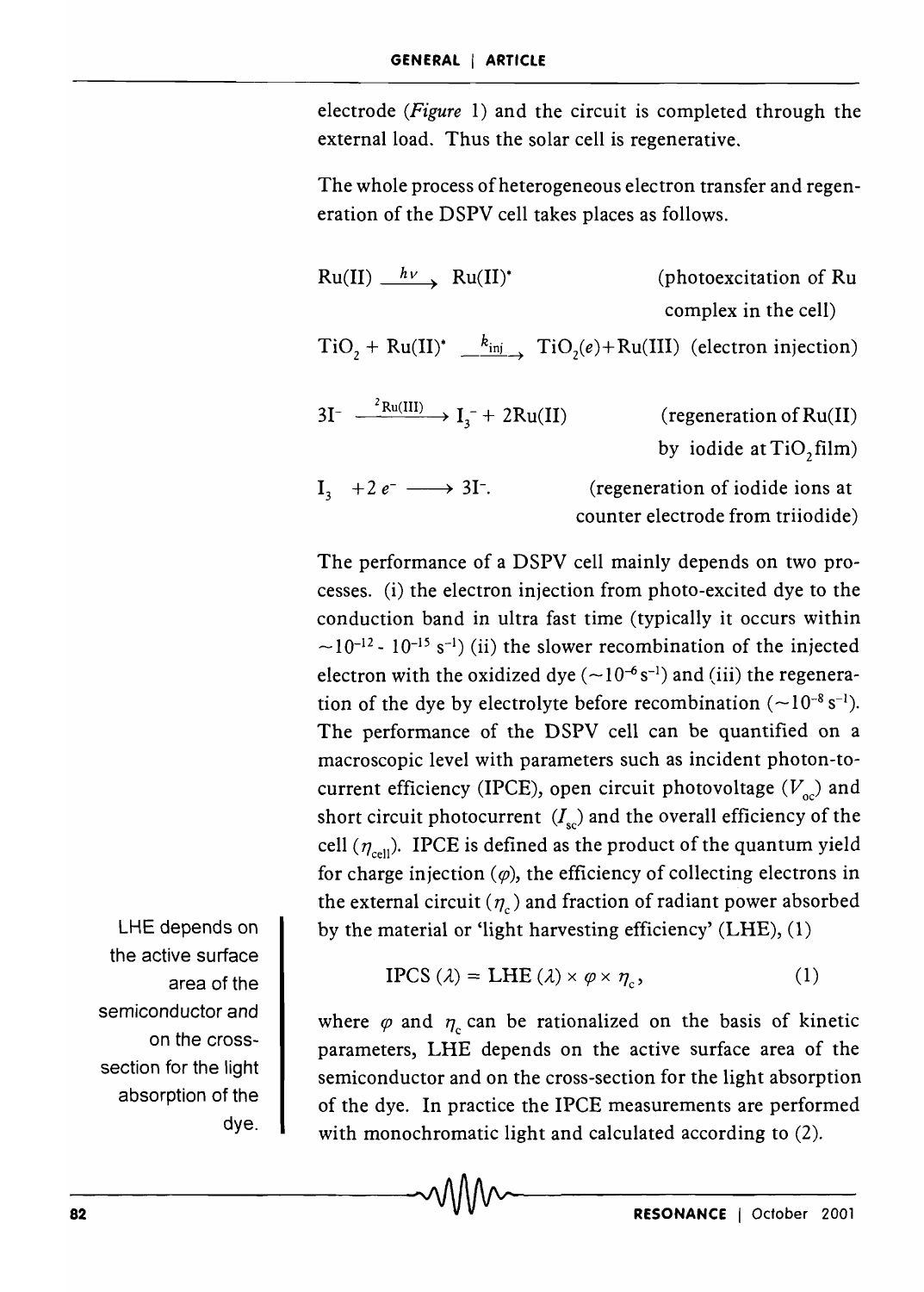$$
IPCE(\lambda)\% = \frac{1.24.10^3 \times \text{Photocurrent density}(\mu A.cm^{-2})}{\text{Wavelength}(nm) \times \text{Intensity of incident light}(W.m^{-2})}
$$
(2)

and the overall efficiency of the PV cell  $(\eta_{cell})$  is given by (3)

$$
\eta_{\text{cell}} = \frac{I_{\text{sc}} \times V_{\text{oc}} \times ff}{I_s},\tag{3}
$$

where  $I_s$  is the intensity of incident light. The maximum open circuit voltage attainable in the DSPV cell is the difference between the Fermi level of the solid  $\rm (TiO_2)$  under illumination and the Nernst potential of the redox couple in the electrolyte.

The main requirements for developing efficient dyes for photosensitization are as follows:

(i) The low lying excited state energy level of the dye should be compatible with TiO<sub>2</sub> conduction band.

(ii) The redox potential of the dye molecule should match with the mediator redox couple in the electrolyte.

(iii) The absorbance spectrum of the dye should have large overlap with the solar spectrum or the absorption of visible light of all colors and near **IR** region (400-900 nm)

(iv) Chelating groups such as carboxylic acids, sulphonic acids or phosphonic acid for grafting the dye on the semiconductor surface should be present.

(v) The dye should be able to inject electrons into the conduction band of  $TiO<sub>2</sub>$  with a quantum yield of unity.

As mentioned earlier, the conversion efficiency depends on energy matching and fast electron transfer between the sensitizing dye and the semiconductor, as well as the dye and the redox species. Insight into the Highest occupied molecular orbital  $(HOMO)$  – Lowest unoccupied molecular orbital  $(LUMO)$  energy levels of the dyes by theoretical calculations using semi

The conversion efficiency depends on energy matching and fast electron transfer between the sensitizing dye and the semiconductor, as well as the dye and the redox species.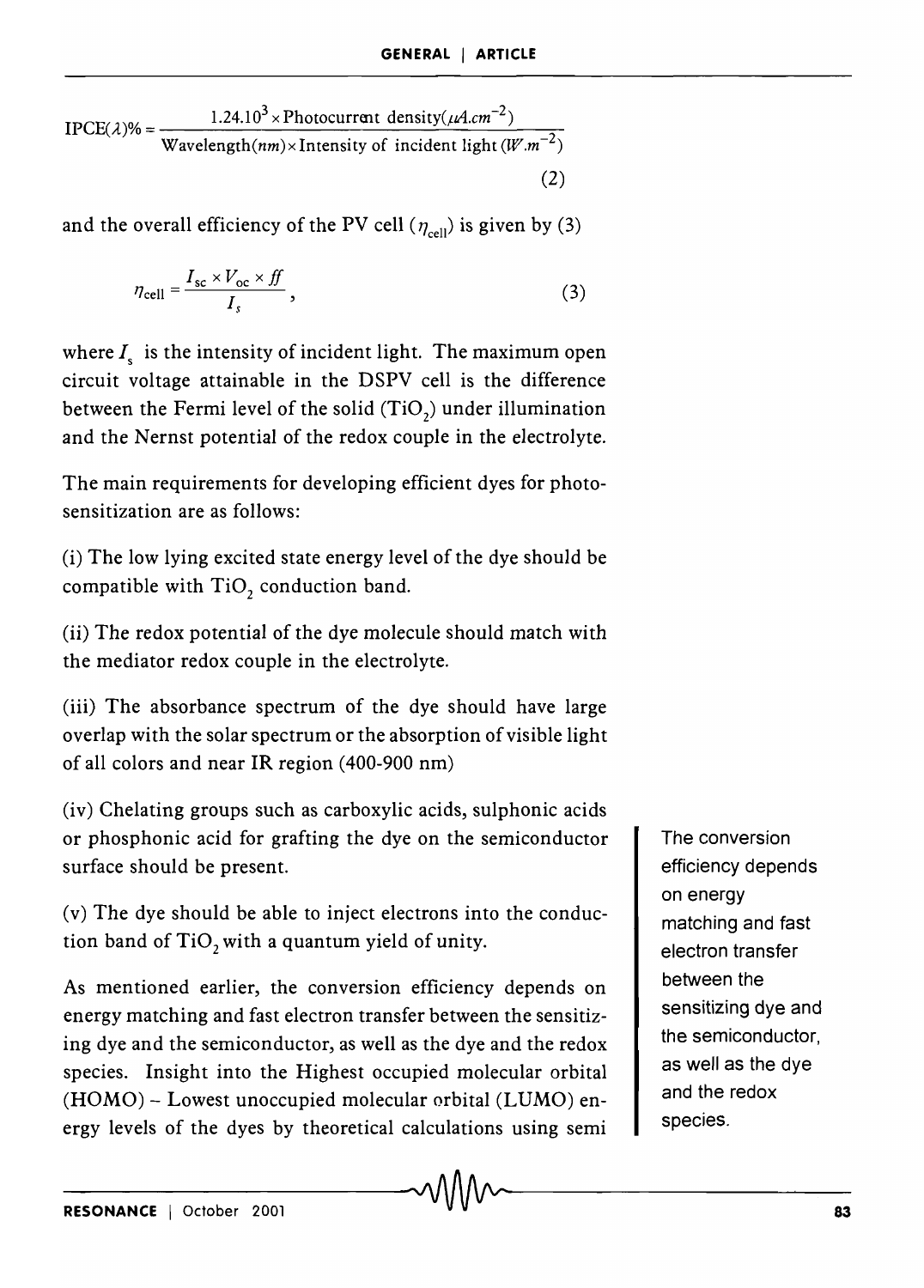# Suggested Reading

- [1] Greg P Smestad and Michael Gratzel, Demonstrating electron transfer and nanotechnology: A natural dye-sensitized nano-crystalline energy converter,  $\tilde{\jmath}$ . *Chern. Edu.,* Vol.75,pp. 752- 756,1998.
- [2] Anders Hagfeld and Michael Gratzel, Molecular Photovoltaics, *Ace. Chern. Res.,*  Vol.33, pp.269-277, 2000.
- [3] David Cahen, Gary Hodes, Michael Gratzel, Jean Francois Guillemoles and Han Riess, Nature of Photovoltaic Action in Dye-Sensitized Solar Cells, J. *Phys. Chern.* VoI.I04B, pp. 2053- 2059,2000.
- [4] Carlo A Bignozzi, Roberto Argazzi and Cornelis J KIeverlaaq, Molecular and supramolecular sensitization of nanocrystalline wide band-gap semiconductors with mononuclear and polynuclear metal complexes, *Chern. Soc. Rev.* ,VoI.29, pp.

Most efficient and stable sensitizers are carboxylated Ru(II) polypyridyl complexes.

empirical or ab initio programs is therefore useful in understanding the potential of the dyes to optimize these cells.

*Figure* 5 shows the structures of some of the best photosensitizer dyes reported in the literature. Gratzel and others announced the first DSPV cell with an overall efficiency of 10% in 1988. They used cis-di(thiocyanato)bis(2, 2'-bipyridyl, 4, 4'-carboxylate) ruthenium (II), best known as N3 *(Figure* Sa), attached to a nanocrystalline TiO, film by chemisorption. N3 showed IPCE value of 85% and was very stable upon illumination over a long period of time. They also claim that it can undergo nearly  $10<sup>7</sup>$ redox cycles without any loss of performance. Since then various structural modifications have been done on ruthenium complexes (e.g. *Figures* Sb and Se) to find a better photosensitizer dye. Other transition metal (e.g. Fe, Rh, Os) complexes, organic molecular dyes such as perylene derivatives *(Figure* Sf), chlorophyll derivatives, phthalocyanines, anthocyanines extracted from black berries *(Figure* Sd) and related natural porphyrines have also been studied as photosensitizer dyes in DSPV cells. Presently most efficient and stable sensitizers are carboxylated Ru(II) polypyridyl complexes. N3 dye has been the main focus of study due to its high efficiency. Although, the unique performance of N3 is difficult to rationalize, it is an ideal photosensitizer with the quantum yield for injection of an electron near unity and occurs within femtoseconds. The only disadvantage that one could find in N3 is the lack of near IR absorption. Since the solar spectrum of AM1.5 contains the near IR region, the dye absorption in this region is also important. Recently, Gratzel and others reported a modified version of N3, which is known as 'black dye' *(Figure* Sc), that could be a promising candidate for DSPV cell due to its panchromatic absorption (400-920 nm) with the photovoltaic overall efficiency (cell) of 10.4% and IPCE value of 70%. The future of DSPV cells depends on the design and synthesis of dyes, which can absorb entire visible light with optimum HOMO-LUMO energy levels that match with the conduction band of TiO, and redox potential of the electrolyte. Semi-empirical quantum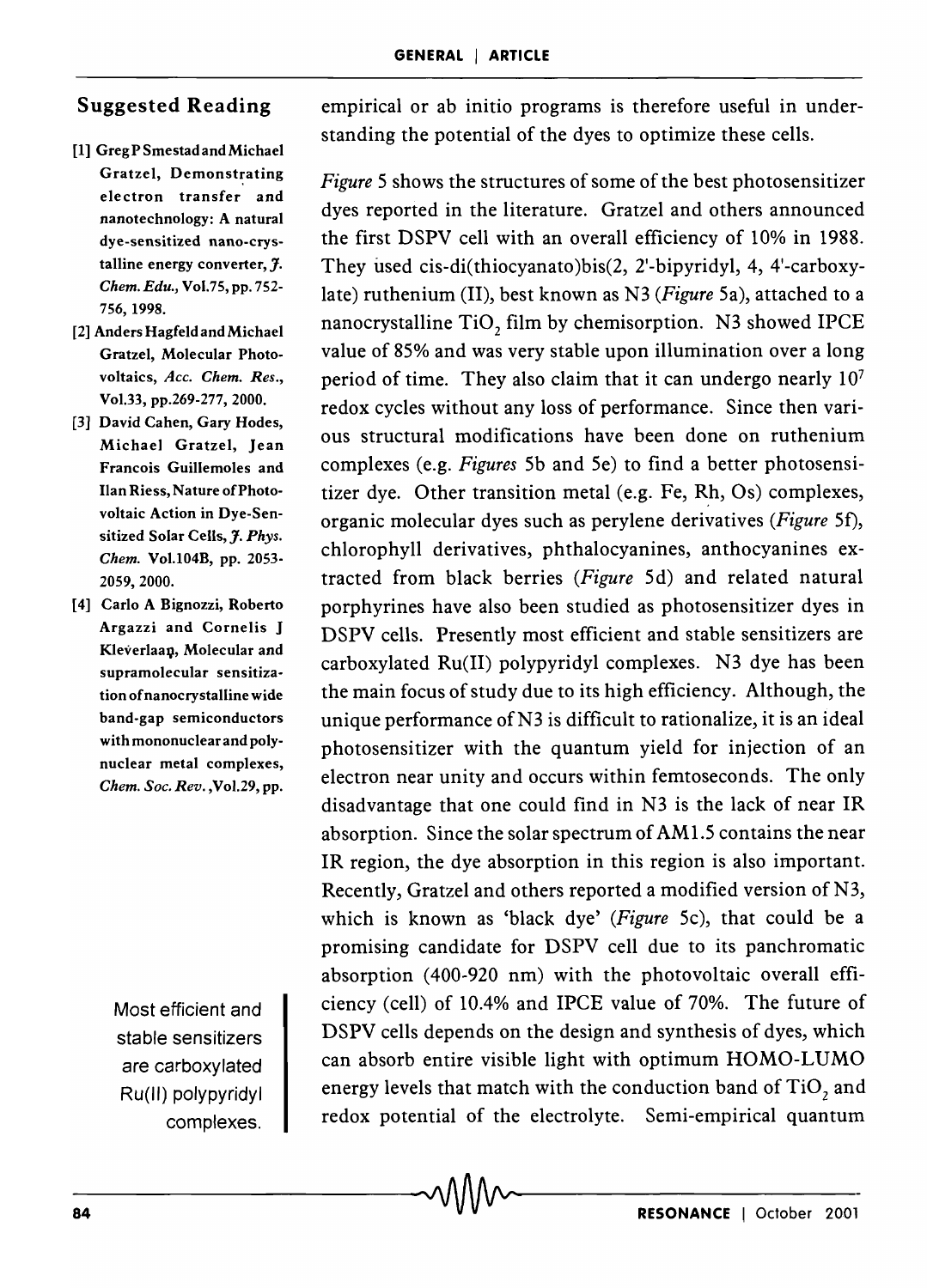**GENERAL I ARTICLE**